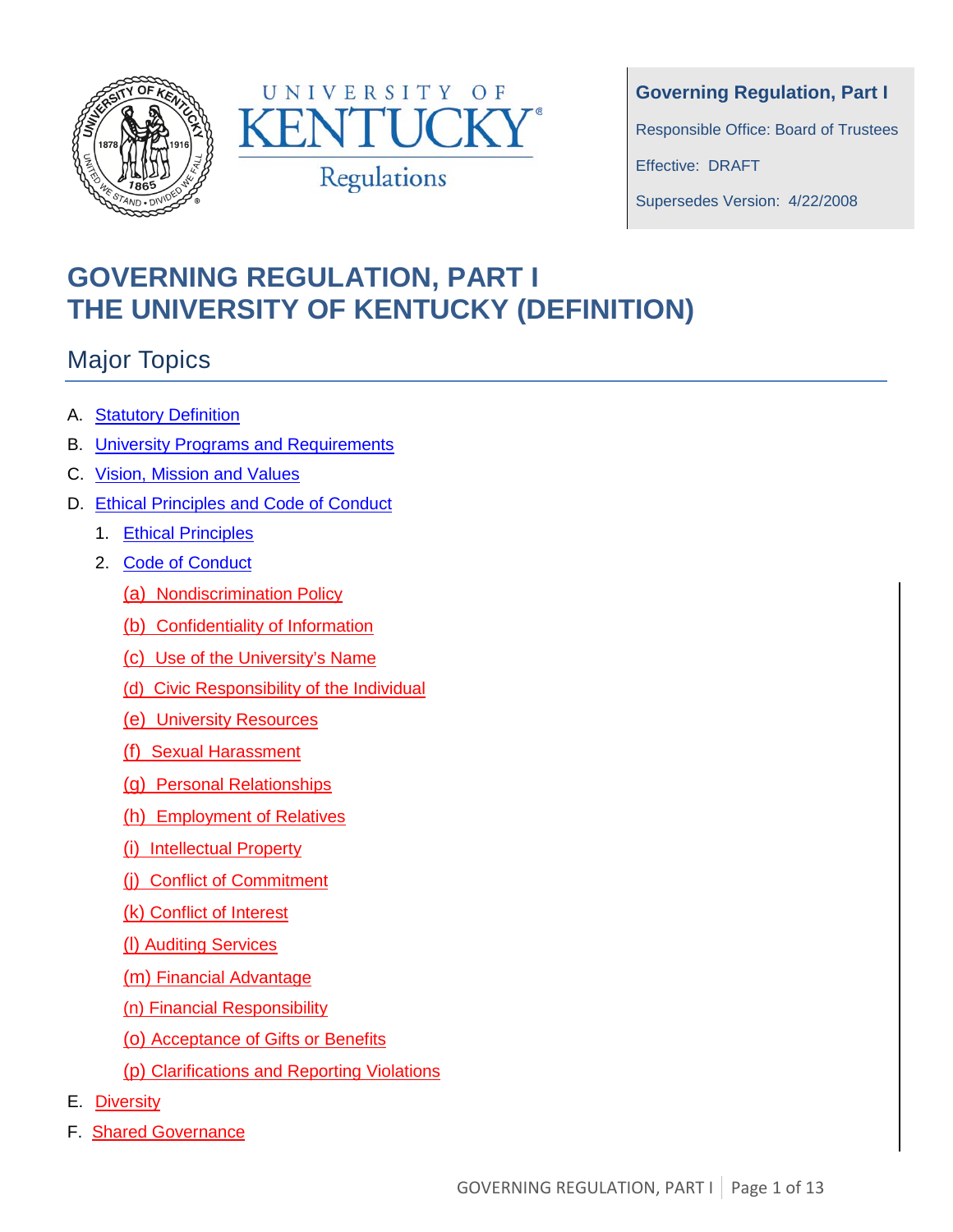- G. Order of Communication and Reports
- H. Use of University Facilities
- **I.** Political Activity
- J. Tobacco Policy
- K. Solicitation of Funds
- L. Campus Sales

### A. Statutory Definition

- 1. The term University of Kentucky refers to the institution described in the Kentucky Revised Statutes (KRS) in Chapter 164. KRS 164.100 states that the University of Kentucky is hereby recognized as established and maintained. The legislation states that the University of Kentucky is the institution that was founded under the land grant of 1862 by the United States Congress under the corporate designation and title of "Agricultural and Mechanical College of Kentucky." Further, KRS 164.100 provides that the University shall be maintained by the state with such endowment, incomes, buildings, and equipment as will enable it to do work such as is done in other institutions of corresponding rank, both undergraduate and postgraduate, while embracing instruction as well as research.
- 2. Legislation in KRS [1](#page-1-0)64.120<sup>1</sup> states that that the colleges, schools, divisions, department, bureaus and offices that are now established and maintained or that in the future may be established by the Board of Trustees shall constitute the University of Kentucky. The legislation also notes that the branches of learning required by the Land Grant Act of Congress approved July 2, 1862, shall be integral and indispensable courses of instruction at the University.
- 3. Through KRS 164.125, the legislation provides that the University of Kentucky shall be the principal state institution for the conduct of statewide research and statewide service programs and shall be the primary institution authorized to expend State General Fund appropriations on research and service programs of a statewide nature financed principally by state funds. Further, this legislation states that (a) the University's research and service programs of a statewide nature, as noted in KRS 164.125, shall be programs requiring the establishment and operation of facilities or centers outside of the primary service area of the institution; (b) in carrying out its statewide mission, the University of Kentucky shall conduct

<span id="page-1-0"></span><sup>1</sup> The dates of establishment of the colleges listed in the statute are: *Arts and Sciences* (1908)<sub> $\frac{1}{25}$ , *Agriculture* (1908)<sub> $\frac{1}{25}$ </sub></sub> *Law* (1908); *Education* (1925); *Graduate* (1912); *Engineering* (1918, as the merger of the College of Civil Engineering, the College of Mechanical Engineering, and the College of Mines and Metals); and Commerce (1925, renamed the College of Business and Economics February 18, 1966,; renamed the *Gatton College of Business and Economics,* 1996). In accordance with this statute, the following colleges have been subsequently established by the Board of Trustees: *Pharmacy* (July 1, 1947);, *Medicine* (June 1, 1954);, *Dentistry* (May 28, 1956);, *Nursing* (May 28, 1956); Architecture (separated from Engineering as a School July 1, 1964,; raised to a college May 5, 1970,; renamed *Design, October 29, 2002)*; Allied Health Personnel (as a separate-school January 1, 1966); renamed *Allied Health Professions* (January 20, 1967), raised to a college, May 5, 1970, renamed Allied Health Professions, January 20, 1967; renamed *Health Sciences*, April 30, 2002); *Public Health* (May 4, 2004); Home Economics (separated from the College of Agriculture, 1916 $\frac{1}{27}$  merged back into College of Agriculture, 1917 $\frac{1}{27}$  separated from Agriculture as a school July 1, 1967<sub> $\frac{1}{25}$ </sub> raised to a college May 5, 1970 $\frac{1}{25}$  renamed Human Environmental Sciences, January 22, 1991 $\frac{1}{25}$ merged into the College of Agriculture July 1, 2003 as athe *School of Human Environmental Sciences*);, Library Science (separated from Arts and Sciences as a school April 2, 1968 $\frac{1}{2}$ ; raised to a college May 5, 1970 $\frac{1}{2}$ ; renamed Library and Information Science, April 6, 1982<sub>5</sub>; merged with Communications and renamed *Communications and Information Studies, June 22, 1993)*; Social Professions (separated from Arts and Sciences as a school June 24, 1968,; raised to a college May 5, 1970,; renamed *Social Work*, May 6, 1980); Communications (May 4, 1976,; renamed *Communications and Information Studies*, June 22, 1993); and *Fine Arts* (separated from Arts and Sciences May 4, 1976).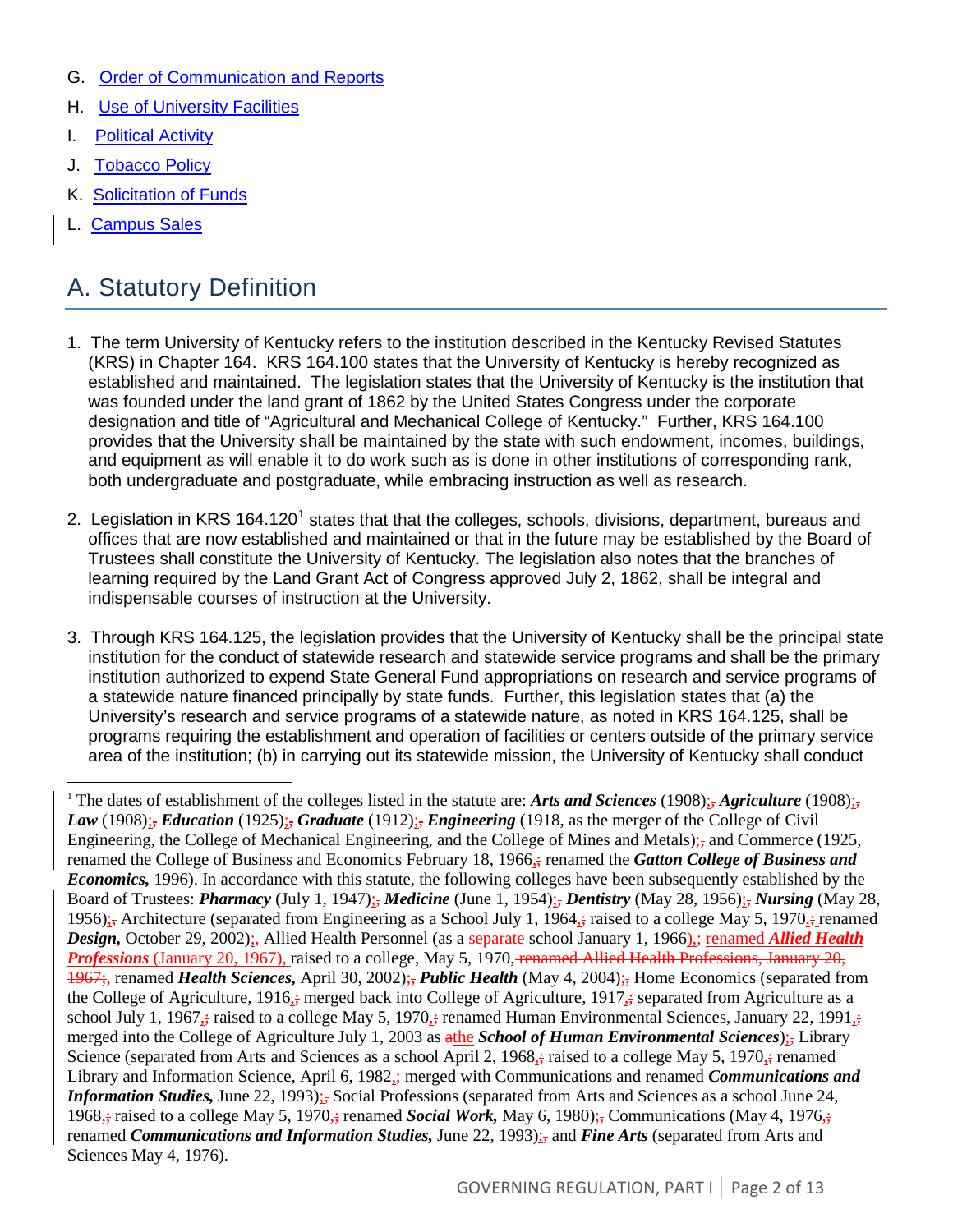statewide research and provide statewide services including, but not limited to, agricultural research and extension services, industrial and scientific research, industrial technology extension services to Kentucky employers, and research related to the doctoral, professional, and post-doctoral programs offered within the University; (c) the University may establish and operate centers and utilize state appropriations and other resources to carry out the necessary research and service activities throughout the state; and (d) the University may enter into joint research and service activities with other universities in order to accomplish its statewide mission. The legislation specifically notes that nothing contained in KRS 164.125(2) shall limit the authority of the Council on Postsecondary Education to establish instructional programs that are consistent with the strategic agenda.

### B. University Programs and Requirements

- 1. The University of Kentucky shall provide:
	- (a) Upon approval of the Council on Postsecondary Education, baccalaureate programs of instruction;
	- (b) Upon approval of the Council on Postsecondary Education, master degree programs, specialist degree programs above the master's degree level, and joint doctoral programs in cooperation with other public postsecondary educational institutions in the state;
	- (c) Upon approval of the Council on Postsecondary Education, doctoral and post-doctoral programs and professional instruction including law, medicine, dentistry, education, architecture, engineering and social professions. (KRS 164.125)
- 2. The Board of Trustees is an independent agency and an instrumentality of the Commonwealth of Kentucky with exclusive jurisdiction, power over and control of appointments and terminations, qualifications, salaries and compensation, as well as promotions, relations and retirement benefits of all employees of the University.

### C. Vision, Mission and Values

The University of Kentucky Board of Trustees adopted the following amended Vision, Mission and Values Statement on on March 27, 2012. January 23, 2007.

#### 1. Vision

The University of Kentucky will be one of the nation's 20 best public research universities<del>, an institution</del> recognized world-wide for excellence in teaching, research, and service and a catalyst for intellectual, social, cultural, and economic development.

#### 2. Mission

The University of Kentucky is a public, research-extensive, land grant university dedicated to improving people's lives through excellence in educationteaching, research and creative work, service and health care, cultural enrichment, and economic development. As Kentucky's flagship institution, the University plays a critical leadership role by promoting diversity, inclusion, economic development and human well-being.

The University of Kentucky:

- facilitates learning, informed by scholarship and research;
- expands knowledge through research, scholarship and creative activity; and
- serves a global community by disseminating, sharing and applying knowledge.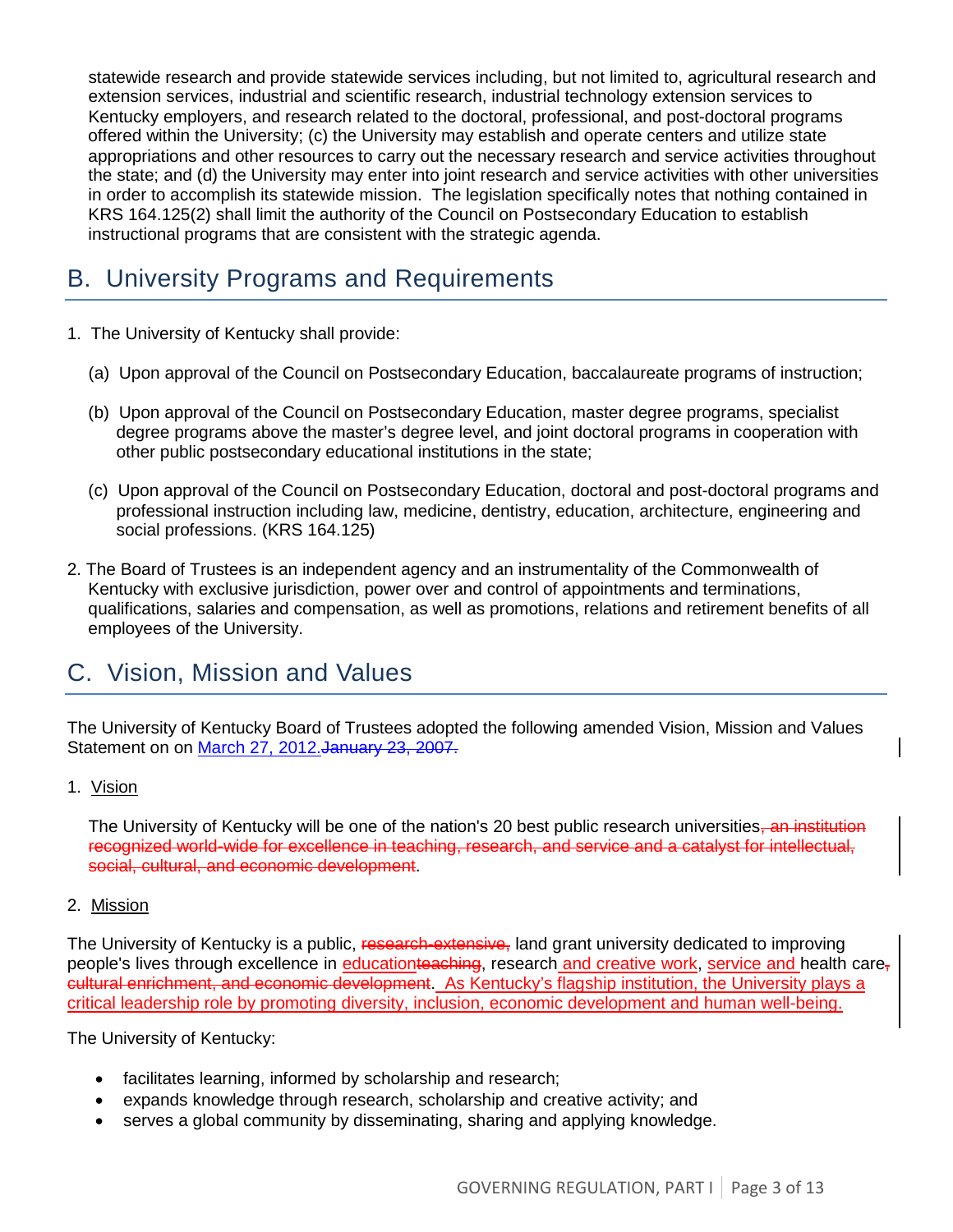The University, as the flagship institution, plays a critical leadership role for the Commonwealth by contributing to the economic development and quality of life within Kentucky's borders and beyond. The University nurtures a diverse community characterized by fairness and equal opportunity.

#### 3. Values

The values of the University of Kentucky is guided by its decisions and the behavior of its community. Its core values-are:

- integrity;
- academic excellence and academic freedom;
- mutual respect and human dignity;
- embracing diversity and inclusion;
- academic freedom;
- personal and institutional responsibility and accountability;
- shared governance;
- a sense of community;
- sensitivity to work-life sensitivityconcerns;
- **•** civic engagementresponsibility; and
- social responsibility.
- service to society.

### D. Ethical Principles and Code of Conduct

The Board of Trustees adopted the document, Ethical Principles and Code of Conduct, on March 27, 2012.January 27, 2004.

- 1. Ethical Principles
	- (a) The University of Kentucky Ethical Principles and Code of Conduct are intended to document expectations of responsibility and integrity. Exemplary ethical conduct is critically important in our relationships with colleagues, trustees, students, volunteers, contractors, and the public. This statement reflects the values of the University approved by the Board of Trustees on March 27, 2012.January 27, 2004.
	- (b) The following core values guide our decisions and behavior:
		- integrity;
		- academic excellence; and freedom
		- mutual respect and human dignity;
		- **•** diversity and inclusion; of thought, culture, gender and ethnicity
		- academic freedom;
		- personal and institutional responsibility and accountability;
		- shared governance;
		- a sense of community;
		- sensitivity to work-life sensitivity; concerns
		- civic engagementresponsibility; and
		- social responsibility
	- (c) Each member of the University must endeavor to:
		- promote the best interests of the University of Kentucky
		- foster the Vision, Mission, and Values of the University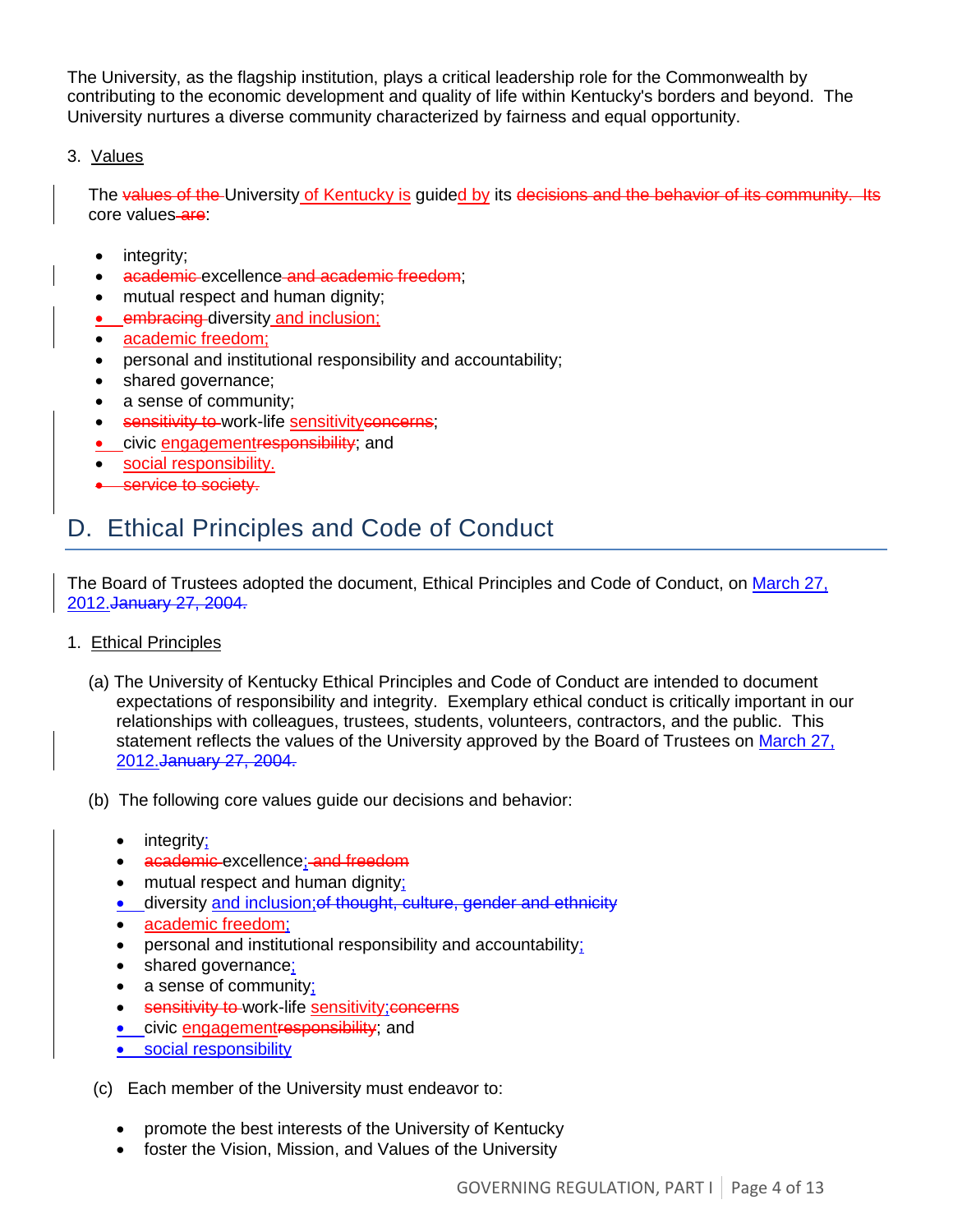- preserve the public's respect and confidence in the University of Kentucky
- exhibit personal integrity, honesty, and responsibility in all actions
- provide an environment of mutual respect, impartiality, and collaboration
- maintain confidentiality in all matters deemed confidential
- assure independence of judgment free from conflicting interests
- ensure that relationships that constitute or could be perceived as conflicts of interest are fully and properly disclosed and University guidelines are followed
- comply with the policies and procedures of the University of Kentucky and applicable state and federal laws and regulations
- demonstrate stewardship of University property and resources

#### 2. Code of Conduct

Those acting on behalf of the University of Kentucky have a duty to conduct themselves in a manner that will maintain the public's trust in the integrity of the University and to act compatibly with their obligation to the University. The Code of Conduct establishes guidelines for professional conduct for University members, including trustees, executive officers, faculty, staff, and other individuals employed by the University, those using University resources or facilities, and volunteers and representatives acting as agents of the University (collectively "University members"). The conduct of students is addressed in the Student Rights and Responsibilities.

The Code of Conduct is intended as a general guide to determine what conduct is expected and to help individuals to determine behaviors that should be avoided. Employees are strongly urged to consult with their supervisor to review and evaluate specific situations. Violations of this code will be subject to appropriate penalties. In addition to the Code, University members are generally subject to all University codes, regulations, and policies and state and federal law. Violations of this code will be subject to appropriate penalties. As applicable, University members shall comply with:

- Federal laws, regulations, and policies;
- Kentucky Revised Statutes (KRS) and Kentucky Administrative Regulations (KAR);
- University and unit-level policies and procedures including, but not limited to, the *Governing Regulations (GR), Administrative Regulations (AR), Human Resources Policy and Procedure Manual,* the *Business Procedures Manual,* and *University Senate Rules*;
- Contract, grant, and donor stipulations;
- Accreditation requirements; and
- Generally accepted accounting principles.

While this Code of Conduct provides overall guidance and in some instances interpretation, additional guidance is found in other official University policy documents, such as the *Governing Regulations*, *Administrative Regulations*, *Human Resources Policies*, *University Senate Rules*, and *Business Procedures Manual*.

#### (a) Nondiscrimination Policy

Equal opportunities shall be provided for all persons throughout the University in recruitment, appointment, promotion, payment, training, and other employment and education practices without regard for economic or social status and will not discriminate on the basis of race, color, ethnic origin, national origin, creed, religion, political belief, sex, sexual orientation, marital status, or age. The University does not discriminate on the basis of uniform service, veteran status, or physical or mental disability when an individual otherwise meets the minimum qualifications for application or participation. All University members are expected to comply with the institution's nondiscrimination policy. The President is responsible for the development of an affirmative action plan by which full implementation of this policy shall be effected in the University. (See Human Resources Policy and Procedures Number 2.0)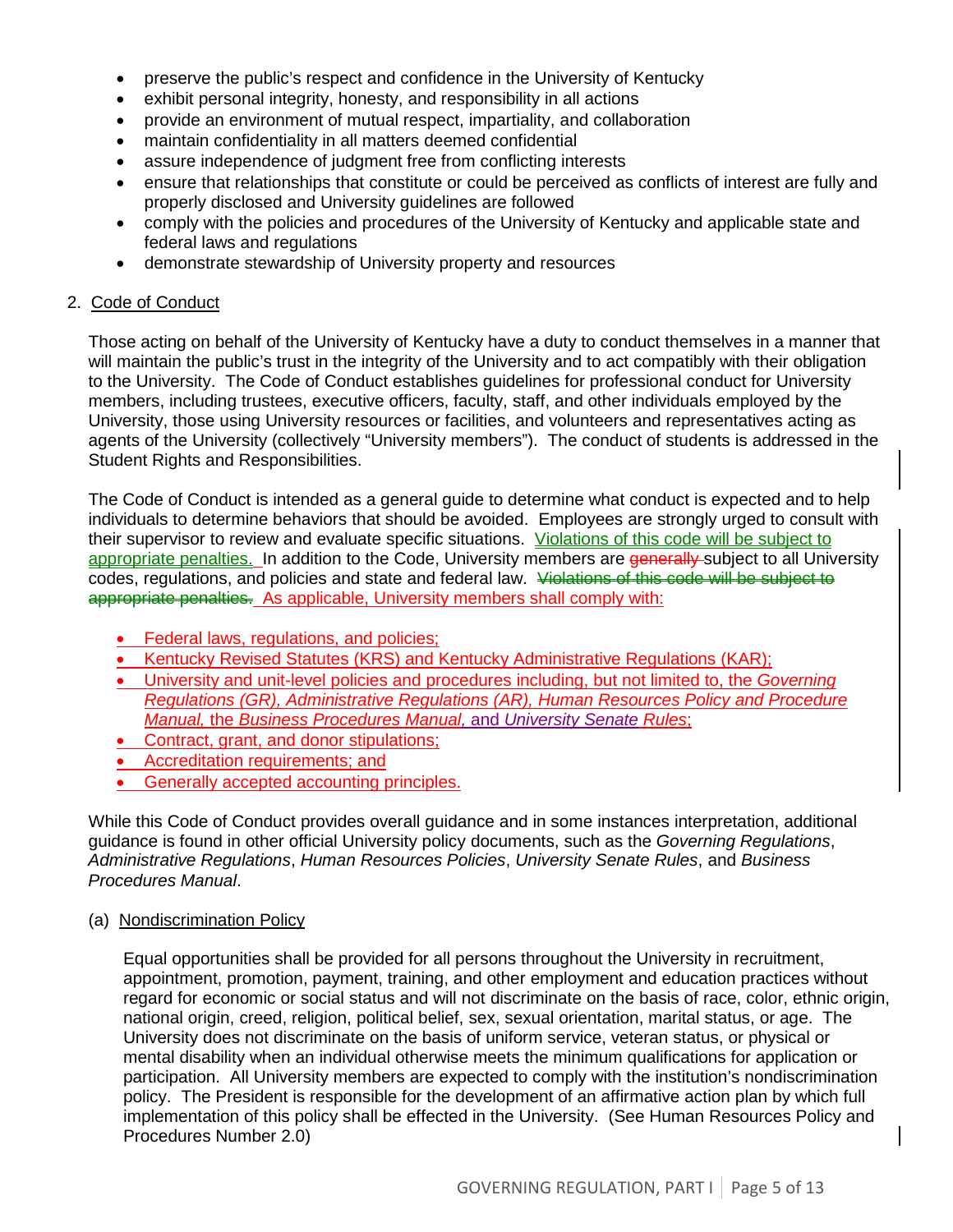#### (b) Confidentiality of Information

University members are entrusted with personal and institutional information that should be treated with confidentiality and used only for conducting University business. Respect for individual and institutional privacy requires the exercise of care and judgment. Unless required or permitted by law or University regulations, personal and official information provided by and about faculty, staff and students must not be given to third parties without the consent of the individuals concerned. When doubt exists regarding the confidentiality of information, University members should presume information is confidential until determined otherwise.

#### (c) Use of the University's Name

University members have a public association with the University, but are also private citizens, thus care must be taken to appropriately differentiate between the two roles. University members may not use or allow the use of the name of the University or identify themselves as employees of the University of Kentucky in the public promotion or advertising of commercial products without prior written approval. Individuals writing or speaking publicly in a professional or expert capacity may identify themselves by their relationship with the University, but if so identified then in all instances where the individual might give even the appearance of speaking on behalf of the University, care must be taken to emphasize that any views expressed are their own and are not representative of the University of Kentucky. University members are encouraged to contribute to public debate as citizens. In instances where University members comment publicly as part of their official University duties, they should do so using University stationery and e-mail accounts; when commenting as citizens, University members must use personal stationery and personal e-mail accounts.

#### (d) Civic Responsibility of the Individual

In their roles as citizens, staff employees and faculty members have the same freedoms as other citizens, without institutional censorship or discipline, although they should be mindful that accuracy, forthrightness, and dignity befit their association with the University. (Also see D., above.) When staff employees or faculty members speak or write as citizens, they should indicate that they are not speaking for the University. (MOVED FROM BELOW)

#### (ed) University Resources

University members should be responsible stewards of University resources. University members are entrusted with protecting the property, equipment, and other assets of the University and exercising responsible, ethical behavior when using the University's resources. University assets are intended for University activities. Limited personal use of fixed University resources, such as computers and telephones, which does not result in a charge to the University is permitted as long as the use does not interfere with assigned job duties. In some instances, a University member may use University equipment outside of the realm of his or her professional duties when the goals of the individual and the University coincide. Any such use must have the prior, written approval from the dean or appropriate administrator where the resources are located, and must provide that the University will be reimbursed for the full cost of the use of the equipment. Such use must not interfere with the University of Kentucky's uses, and must occur outside of the University member's regular employment assignment. The Office of the University Legal Counsel can provide an appropriate form of agreement.

#### (fe) Sexual Harassment

To foster an environment of respect for the dignity and worth of all members of the University community, the University is committed to maintain a work-learning environment free of sexual harassment. The policy of the University of Kentucky, approved by the Board of Trustees, prohibits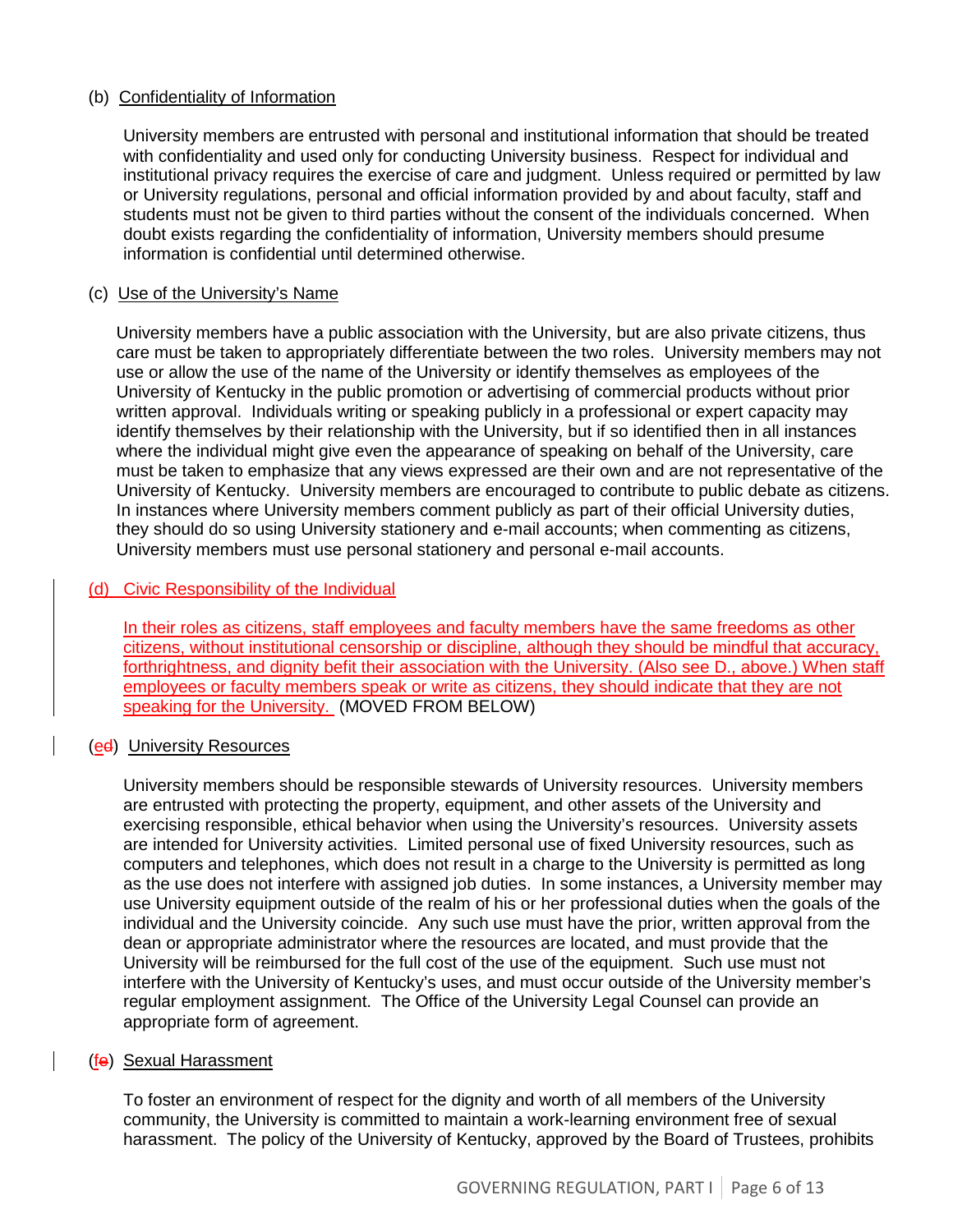sexual harassment of or by students, faculty, and staff and assures that complaints of sexual harassment will be treated and investigated with full regard for the University's due process requirements. The University policy and procedures on sexual harassment can be found in Administrative Regulation 6:1H-1.1-9.

#### (gf) Personal Relationships

The quality of decisions may be affected when those making decisions have personal relationships with those who are the subjects and possible beneficiaries of these decisions. The critical concern is that personal relationships, whether positive or negative, should not inappropriately or unfairly affect decisions. Conflicts of interest may arise when people are involved in making decisions affecting any members of their families, relatives, or those with whom they have or have had intimate relationships. Decisions affecting present or former business partners should also be avoided. Individuals with personal relationships should excuse themselves from such decisionmaking. In many cases, potential conflicts can be managed by candid but discreet disclosure of those relationships.

The University strongly urges those individuals in positions of authority not to engage in conduct of an amorous or sexual nature with a person they are, or are likely in the future to be, in a position of evaluating. The existence of a power differential may restrict the less powerful individual's freedom to participate willingly in the relationship. If one of the parties in an apparently welcomed amorous or sexual relationship has the responsibility for evaluating the performance of the other person, the relationship must be reported to the dean, department chair or supervisor so that suitable arrangements can be made for an objective evaluation of the student or employee (*Administrative Regulation 6:1*<sup>H-1.1-9</sup>).

#### (hg) Employment of Relatives

In order to assure independence of judgment that is free from conflicting interest and to avoid relationships that could be perceived as conflicts of interest, no relative of the President shall be employed in a position at the University.

Similarly, no relative of the Provost, or any executive vice president, vice president, or any associate provost or associate vice president shall be employed in a position in that officer's administrative area. The Board of Trustees on a stated temporary basis may permit waiver of the above regulation, not to exceed two years, when it is otherwise impractical to fill a position with another fully qualified person. The same individual shall not be eligible for reappointment under the terms of this exception unless approval is given by the Board of Trustees.

No relative of any employee of the University may be appointed to any position in the University over which the related employee exercises supervisory or line authority. Employment of relatives within the same department or division shall be approved specifically by the Provost or executive vice president, as appropriate (*Governing Regulation X*-1).

The University shall employ no relative of a member of the Board of Trustees. Members of the Board of Trustees, except those elected to the Board as faculty, staff, or student representatives, and relatives of any member of the Board of Trustees are ineligible for employment at the University.

#### (ih) Intellectual Property

University members should be responsible stewards of University resources. All intellectual property conceived, first reduced to practice, written, or otherwise produced by faculty, staff, or students of the University of Kentucky using University funds, facilities, or other resources shall be owned and controlled by the University. Any member of the faculty or staff of the University who produces such intellectual property using University funds, facilities, or other resources shall assign personal rights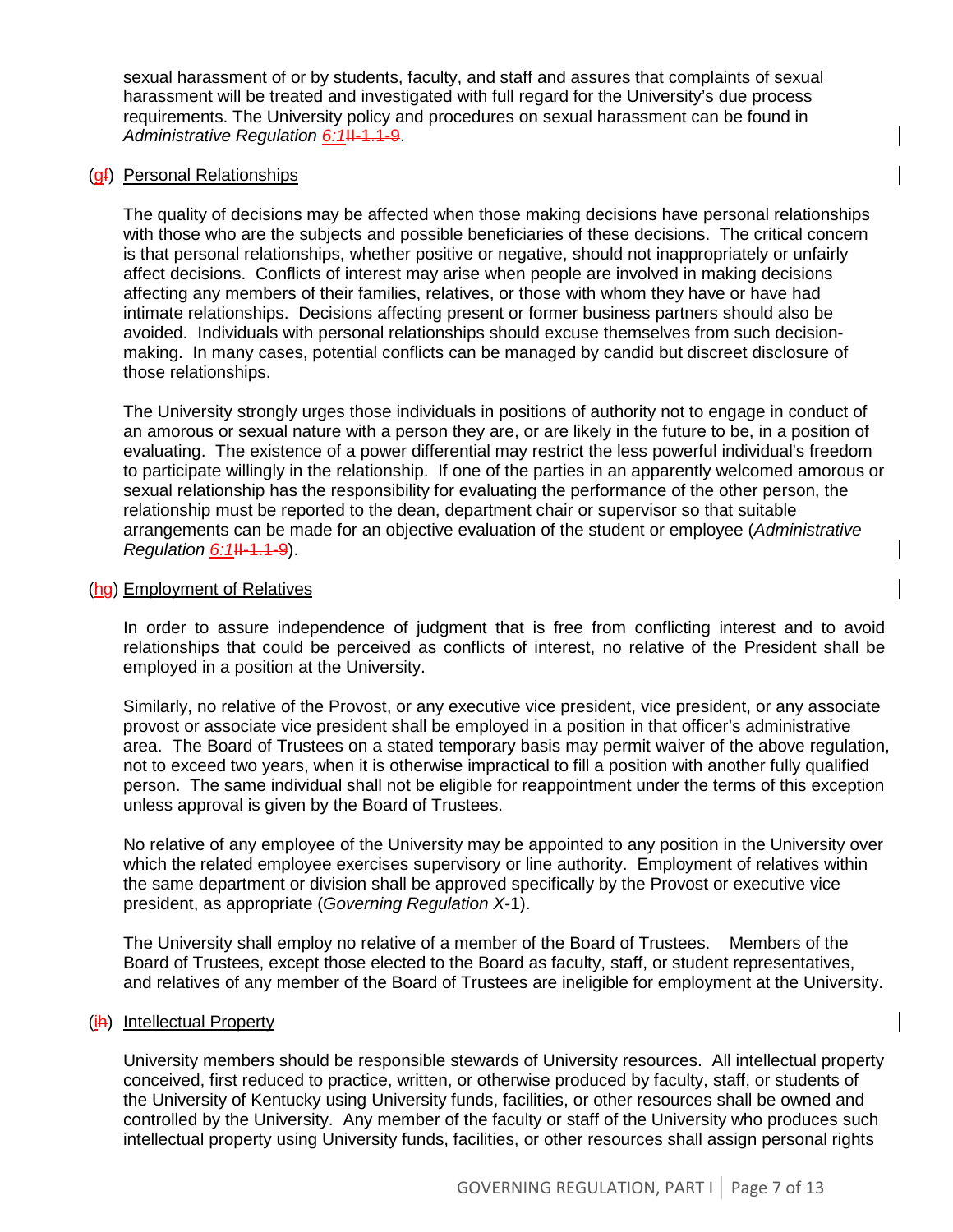to the property to the University, or its designate. The traditional products of scholarly activity which have customarily been considered the unrestricted property of the originator, such as journal articles, textbooks, reviews and monographs, and which have been created without involving a material use of University resources, shall be the unrestricted property of the author (*Administrative Regulation 7:6*II-1.1-3).

#### (ji) Conflict of Commitment

Decisions and the judgment upon which the decisions are based must be independent from conflicting interests and must hold the best interest of the University of Kentucky foremost. Conflicts of commitment relate to an individual's distribution of effort between University appointment and outside activities. The University of Kentucky permits external employment or self-employment in an employee's profession or specialty (with the exception of employees participating in a practice plan) where there is not a conflict of interest or commitment. Faculty and professional administrative employees are expected to devote their primary professional loyalty, time, and energy to University of Kentucky teaching, research and service endeavors; activities outside the University must be conducted without detracting from these primary commitments. A conflict of commitment generally occurs when the pursuit of outside activities interferes with obligations to students, to colleagues and to the missions of the University. These conflicts may become apparent in regular performance reviews, in connection with annual salary decisions and scheduled reviews incident to promotion, reappointment or tenure decisions and should be addressed by the appropriate department head. The University policy and procedures on outside consulting can be found in *Administrative*  **Regulation 3:91-1.1-1.** 

A staff employee may be employed outside the University when the employment does not constitute a conflict with University interests and when the hours of outside employment do not coincide or conflict with hours of scheduled work or affect the employee's ability to perform satisfactorily. A staff employee may also perform outside employment while on vacation, holiday, or special leave as long as the outside employment does not constitute a conflict of interest. Adherence with this policy is the responsibility of the staff employee who seeks outside employment; however, it is recommended the employee advise his or her department head of the outside employment.

#### (kj) Conflict of Interest

The public's respect and confidence in the University of Kentucky must be preserved. Confidence in the University of Kentucky is put at risk when the conduct of University members does, or may reasonably appear to, involve a conflict between private interests and obligations to the University. All University members shall avoid conduct that might in any way lead members of the general public to conclude that he or she is using an official position to further professional or private interests or the interests of any members of his or her family. In conducting or participating in any transaction, full disclosure of any real or perceived conflict with personal interests and removal from further participation in such matters is required.

*Administrative Regulation 7:2* II-4.0-4 Research Conflict of Interest and Financial Disclosure Policy – Research sets forth specific relationships and activities that pose a potential conflict of interest for faculty, staff, and students involved in research and related activities. The University recognizes that actual or potential conflicts of interest may occur in the normal conduct of research and other activities. A conflict of interest can also arise if an employee's professional judgment is or may appear to be influenced by personal interests. It is essential that potential conflicts be disclosed and reviewed by the University. After disclosure, the University can make an informed judgment about a particular activity and require appropriate oversight, limitations, or prohibitions in accord with this policy. It is important to remember that each relationship is different, and many factors often will need to be considered to determine whether a conflict of interest exists.

#### (lk) Auditing Services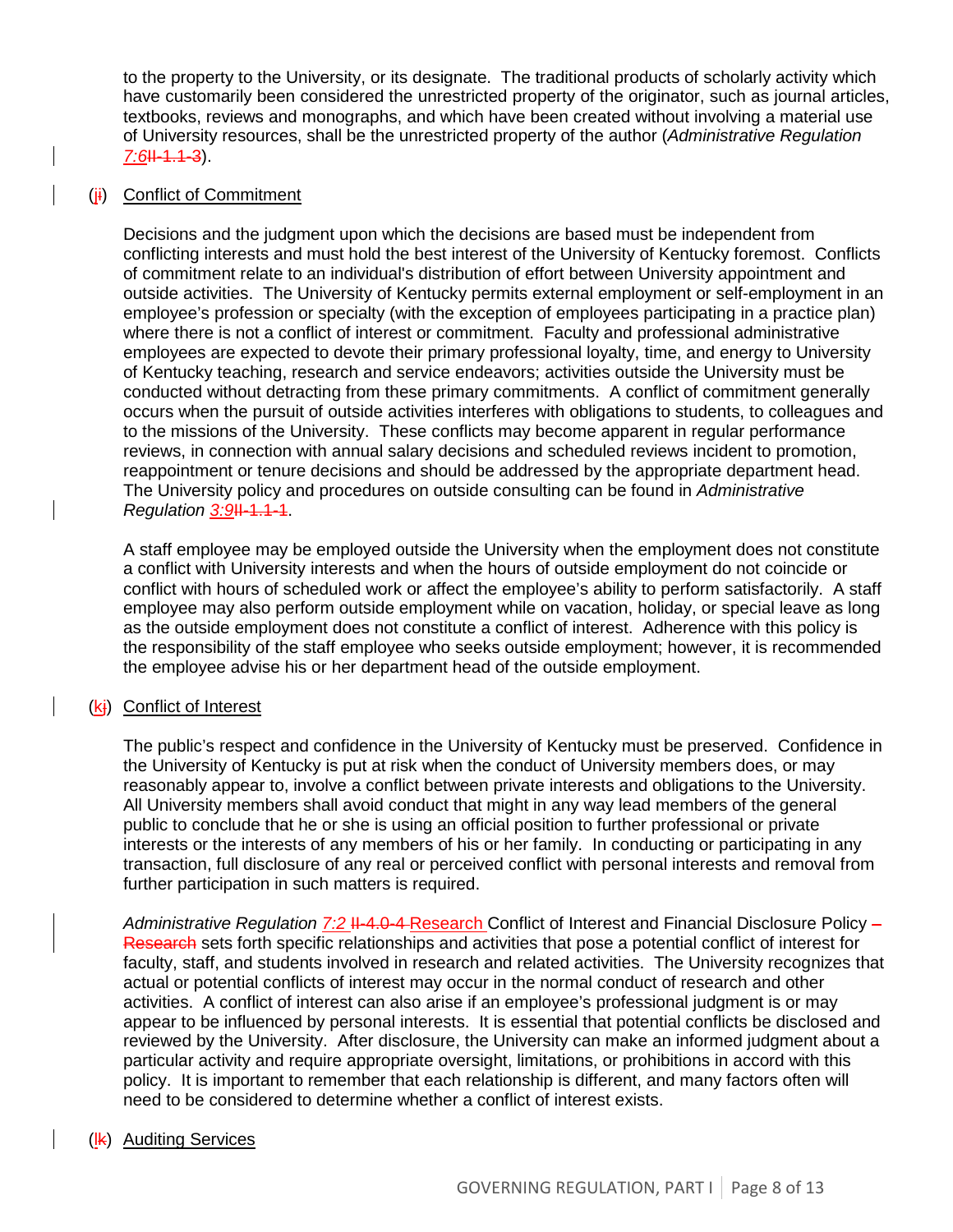To effectively discharge their fiduciary and administrative responsibilities, the University's administration and the Board of Trustees are assisted by internal and external (independent) auditing services. These services provide independent, objective assurances and consulting services with respect to evaluating risk management, control, and governance processes. It is a violation of University policy to mislead or give false information to or intentionally omit material facts from internal or external (independent) auditor(s).

#### (ml) Financial Advantage

Members of the University community must exhibit personal integrity, honesty and responsibility in all actions. Official position or office shall not be used to obtain financial gain or benefits for oneself or members of one's family or business associates. Any action that creates the appearance of impropriety should be avoided. Except as specifically approved by the Board, purchases and contracts shall not be made with an employee of the University of Kentucky for any item of supply, equipment, or service, nor may an employee have any interest, directly or indirectly, in any purchase made by the University of Kentucky (Business Procedures Manual B.2.C). (See KRS 164.131 and KRS 164.367) An indirect interest may be defined as a real or perceived use of a university position or office with respect to a purchase or contract, leading to financial or other benefits to the individual or a member of his or her family. An indirect interest includes situations where a business owned or controlled by a family member does business with the University area where the employee is assigned.

An employee seeking approval under this section shall first make an application to the University Ethics Committee by submitting in writing a full disclosure of all aspects of his or her relationship with the contracting company or business. The Ethics Committee shall make a recommendation to the President, who shall forward to the Board the Committee's recommendation together with his or her recommendation. In recommending approval of a contractual relationship, the Committee shall determine that:

- (i) the contractual relationship is in the best interest of the University;
- (ii) the employee has taken whatever actions are necessary to avoid any conflict of interest or any appearance of a conflict of interest;
- (iii) if the conflict is subject to the provision of KRS Chapter 45A, the employee's contract shall be the lowest price bid or otherwise provides the best value to the University;
- (iv) the employee's interest in the contract does not present a conflict with the employee performing his or her job; and,
- (v) the nature of the contract and the nature of the employee's interest in the contract or business shall be fully disclosed to the University community by as broad communications as feasibly possible.

Action taken by the Board shall be in open session, by affirmative vote. The action item shall fully disclose the nature of the conflict, and the reasons for the action.

#### (n) Fiscal Responsiblity

The Board of Trustees, President, executive officers, administrators, deans, department chairs, directors, principal investigators, and all others functioning as area or unit heads are responsible for setting a tone of accountability and high ethical standards in financial matters. All employees are expected to comply with the requirements outlined in: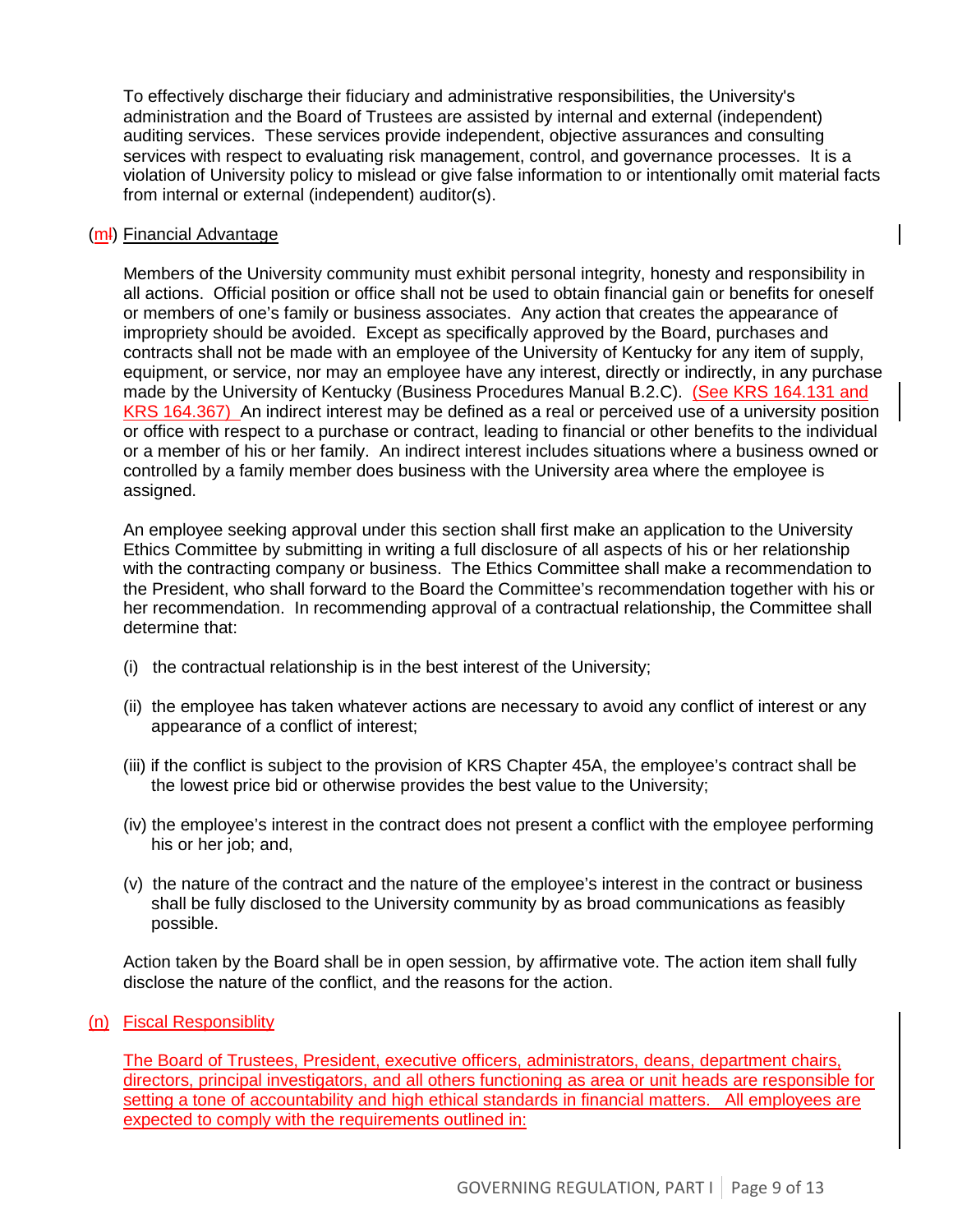• *Governing Regulation Part I;*

- [UK Ethical Principles and Code of Conduct;](http://www.uky.edu/Legal/ethicscode.htm)
- [A01-005 UK HealthCare Code of Ethics;](http://www.hosp.uky.edu/policies/viewpolicy.asp?PolicyManual=10&PolicyID=771)
- AR 3:9 External Consulting, Other Outside Employment and Internal Overload Activity
- [AR 7:2 Research Conflict of Interest and Financial Disclosure Policy;](http://www.uky.edu/Regs/files/ar/ar7-2.pdf) and
- [AR 7:9 Institutional Conflicts of Interest Involving Research](http://www.uky.edu/Regs/files/ar/ar7-9.pdf)

All organizational units (e.g., administrative area, college, department, division, center, or office) are expected to maintain a strong internal control environment for the University as defined in the *Business Procedures Manual*. (see *Business Procedure [E-1-3, Fiscal Roles and Responsibilities](http://www.uky.edu/EVPFA/Controller/files/BPM/E-1-3.pdf)*, and *E-1-4, Internal Control*.)

Each organizational unit head is accountable for the sound financial management of the unit and retains this fiscal responsibility if authority for transactional processing, record keeping, approving and monitoring is delegated to others.

#### (om) Acceptance of Gifts or Benefits

University members' decisions and actions should be based on the best interest of the University. No member should accept any type of reward, monetary or non-monetary, if there is an explicit or implicit assumption that influence has been exchanged for the favor. When no favor is asked for or gained, gifts of nominal value or moderate acts of hospitality, such as meals, in relation to one's position with the University may be accepted. The following guidelines should be observed:

- Gifts or acts of hospitality valued up to \$50 annually from any one source need not be reported
- Gifts or acts of hospitality valued between \$50 to \$200 should be reported to the supervisor prior to acceptance
- Acts of professionally related hospitality above \$200 must be specifically justified and reported through the chain of command. Written approval for acceptance must be provided by the Provost or executive vice president, in advance.
- Individuals may not accept gifts valued above \$200. These gifts or benefits shall be directed to the Executive Vice President for Finance and Administration, where they can be acknowledged and accepted on behalf of the University.

#### (p<del>n</del>) Clarifications and Reporting Violations

Like all policies, this policy could not possibly cover all possible situations. When any doubt about the propriety of an action exists, the University's policy requires a full and frank disclosure to an appropriate individual with sufficient authority to address the matter. For interpretation, counsel or advice regarding this policy, contact the Office of Legal Counsel.

3. University members are expected to report violations of this policy to an appropriate individual. The University will not tolerate any retaliation against a University member who makes a good faith report of a violation.

### **Kentucky Ethics Statutes**

- 1. Unless specifically approved by the Board, no employee of the University shall be directly or indirectly interested in any contract with the University for the sale of property, materials, supplies, equipment, or services, with the exception of compensation to the two (2) faculty members and the one (1) staff employee who are members of the Board of Trustees. (KRS 164.131)
- 2. No member of a board of trustees shall have an interest in any contract with a state university unless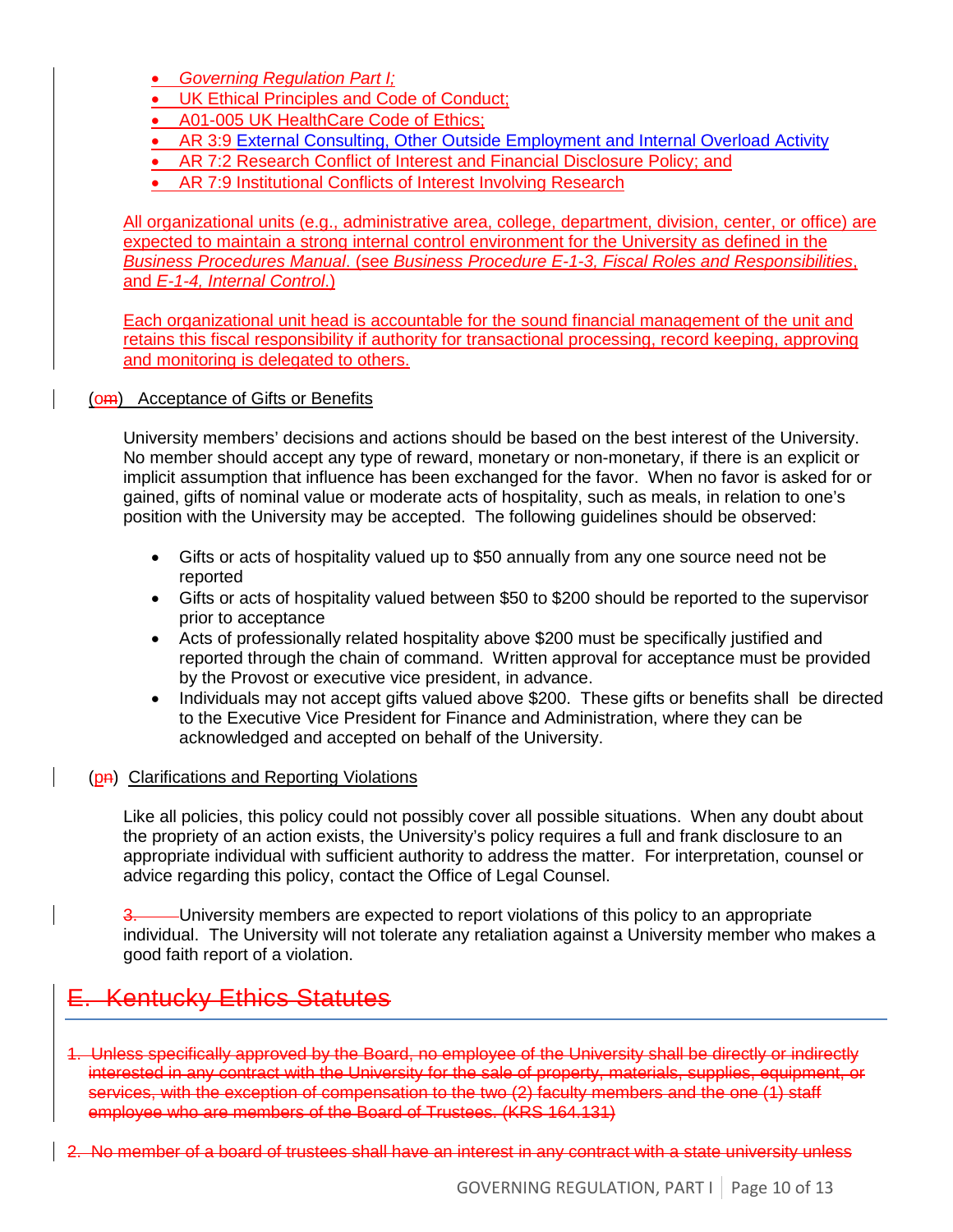such contract shall have been subjected to competitive bidding in compliance with KRS Chapter 45A, unless such trustee shall have been the lowest bidder and unless such trustee shall have first notified in writing the remaining members of the board, and to the newspaper having the largest circulation in the county in which the state university is located, of his intention to bid on such contract. (KRS 45A.340 (7))

## EF. Diversity

The University is committed to diversity as a vital characteristic of an optimal education and workplace. The University maintains a firm conviction that it must strengthen the diversity of its communities, support free expression, reasoned discourse and diversity of ideas; and take into account a wide range of considerations, including but not limited to, ethnicity, race, disability, and sex, when making personnel and policy decisions. The University is committed to periodically evaluating progress made toward diversity and to communicating the results of such evaluations. Based upon these assessments, the University will give diversity factors consideration to ensure achievement of its mission of instruction, research and service and gain the broadest benefits for the University community.

## FG. Shared Governance

The diverse expertise collectively available to the University in its faculty, administration, staff employees, and students is a valuable resource. The University as a whole will be able to function at maximum effectiveness where there is an environment in which the sharing of this expertise is valued and promoted. If this expertise is shared, it will enable policy-makers at every level of the organization to make better decisions. To achieve this objective in an environment of shared governance, faculty bodies and administrators will reciprocally solicit and utilize the expertise of the other as each makes decisions in their respective areas of policy-making authority. Through these empowering processes of shared governance, the administration, faculty members, staff employees and students all share the responsibility of attainment of the University's goals.

### **Civic Responsibility of the Individual**

In their roles as citizens, staff employees and faculty members have the same freedoms as other citizens, without institutional censorship or discipline, although they should be mindful that accuracy, forthrightness, and dignity befit their association with the University. (Also see D., above.) When staff employees or faculty members speak or write as citizens, they should indicate that they are not speaking for the University. (MOVED TO ABOVE)

### **GI.** Order of Communication and Reports

All University faculty members and staff employees shall have full rights of communication with administrative officers of the University and the Board of Trustees through established administrative channels. Official recommendations and communications from any faculty member or staff employee shall be sent by the individual to the individual's immediate supervisor. When requested, the supervisor shall transmit such recommendations or communications, with the supervisor's own comments and recommendations to that supervisor's own immediate supervisor.

All faculty members and staff employees shall be entitled to appeal any decision affecting terms of their employment by the University through regularly established channels.

When a supervisory decision or reporting relationship involves a conflict of interest, the next higher-level administrative officer shall designate an alternative officer for the purpose of the decision or reporting.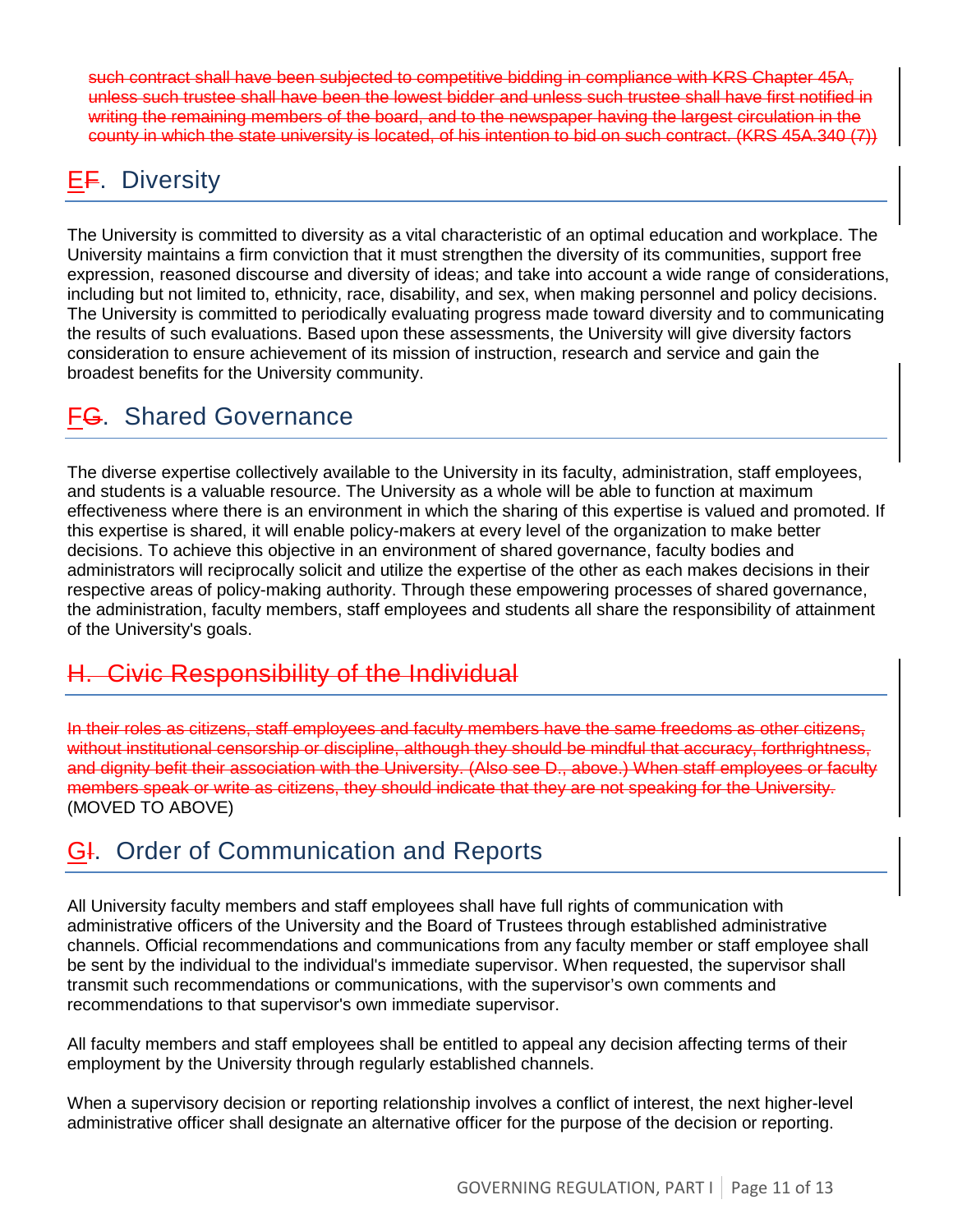This regulation shall in no way limit the President in communicating with faculty members or staff employees, nor shall it prevent communication between faculty members, staff employees, or administrative officers, and the Board of Trustees for purposes other than the submission of official recommendations and communications.

## H<sub>J</sub>. Use of University Facilities

Kentucky Revised Statutes 164.160 and 164.200, respectively, grant to the Board of Trustees the power to receive, hold, and administer on behalf of the University, all types of property and to establish proper regulations for the government of same.

By virtue of the above, University of Kentucky facilities shall be used only for educational, cultural or charitable purposes, or other purposes as determined by the President or by the administrative officer to whom the President has delegated this responsibility in accordance with these *Governing Regulations*, *Administrative Regulations*, and *University Senate Rules*.

# **IK.** Political Activity

The University cannot endorse, support or promote any political candidate or any partisan political activity. Therefore, University facilities shall not be used for conventions, rallies, or any campaign activities that would further the interests of a political party<sup>[2](#page-11-0)</sup> or of a candidate or candidates for public office. The facilities of the University may be used for public forums to *Governing Regulations* which all legally qualified candidates for a public office are invited to speak provided that all such candidates are given equal access and opportunity to speak.

University facilities may be used by registered student organizations for meetings with a candidate or candidates for public office when meetings are open in attendance to students, faculty members, and staff employees of the University.

In accordance with the Constitution of the Commonwealth of Kentucky, the decisions of the United States Supreme Court, and the opinions of the Office of the Attorney General to the Commonwealth of Kentucky, University facilities shall not be used to advance or inhibit religion.

## J<sub>E</sub>. Tobacco Policy

Kentucky Revised Statute 61.165 requires the Board of Trustees to adopt a written policy related to smoking in buildings owned, operated, or under the jurisdiction of the University. The President is delegated authority to promulgate an Administrative Regulation regarding the use of tobacco products.

# KM. Solicitation of Funds

Various charitable organizations desire, from time to time, to conduct on-campus solicitations of contributions from faculty and staff. These charitable solicitations are generally carried out: (1) through use of University mail service; (2) through use of University email systems; and, (3) through access to the payroll deduction system. The University does not intend to convert its mail service, its email systems, or its

<span id="page-11-0"></span><sup>2</sup> "Political party" is defined as a voluntary association of persons formed and organized for the purpose of nominating or electing candidates for public office. This definition includes, but is not limited to, the meaning of "political party" as defined in KRS 118.015(1) 119.010.